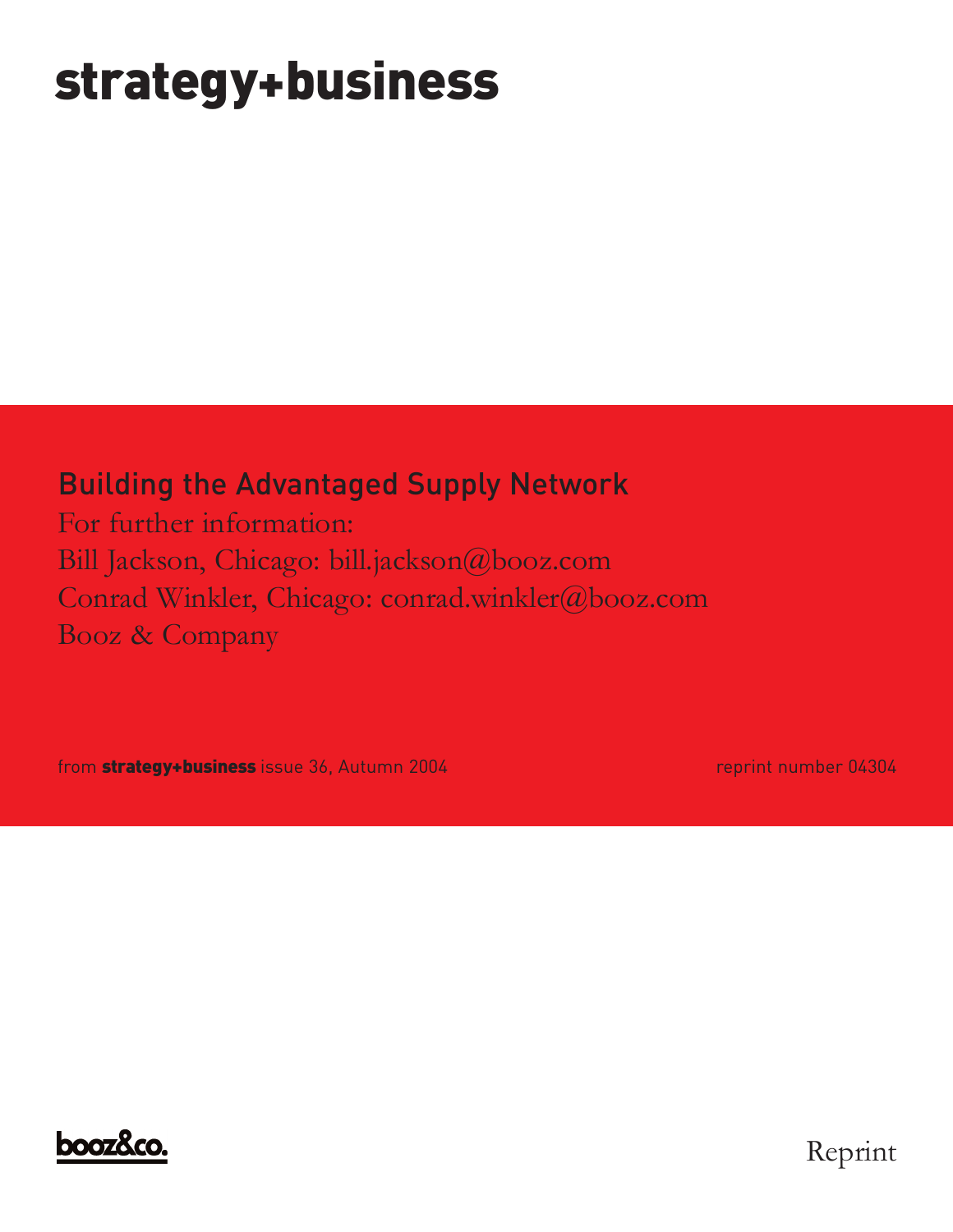**1**

## Buildingthe SupplyNetw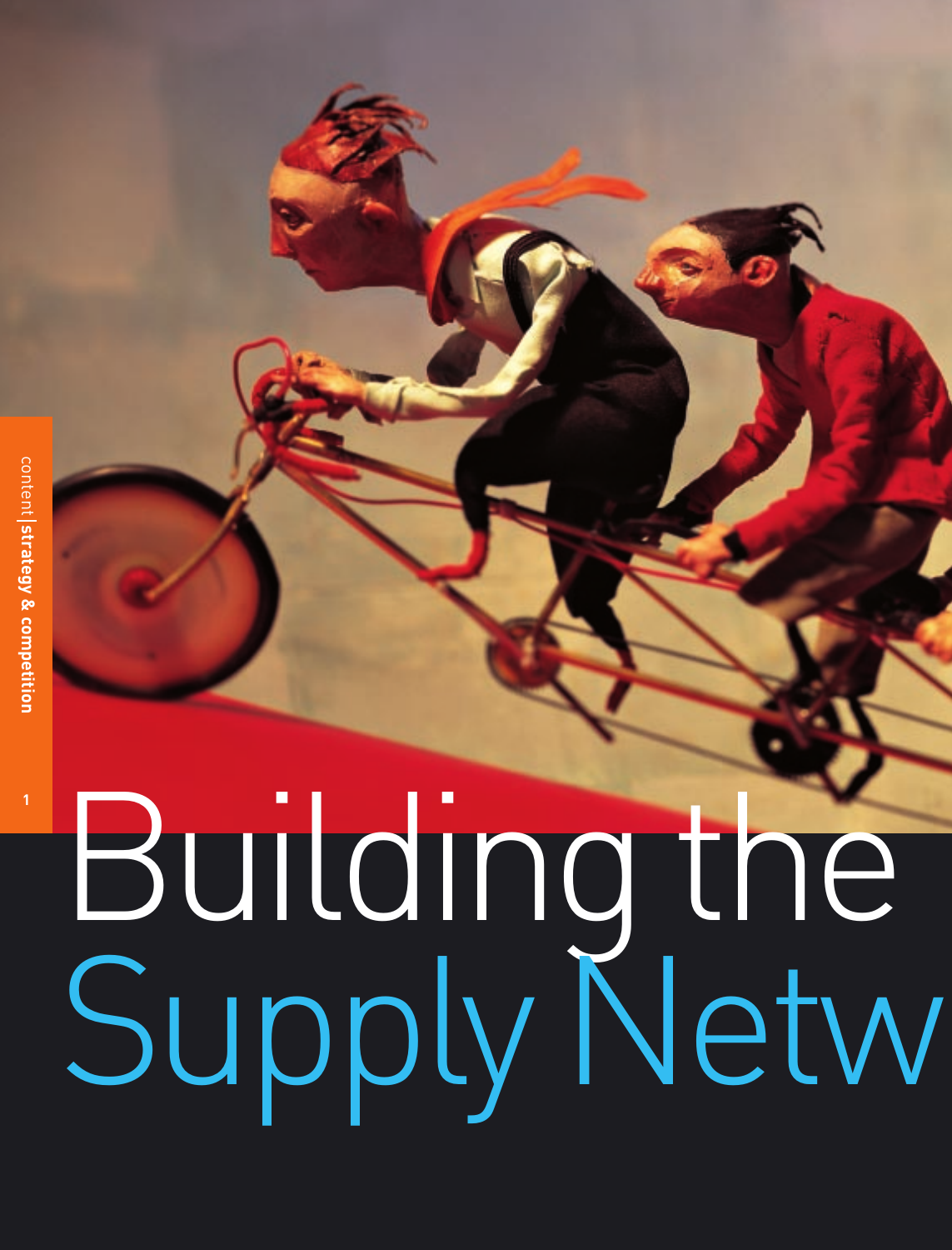**Working in tandem, buyers and suppliers can find better ways to cut costs and increase innovation.**

# Advantaged ork

by Bill Jackson and Conrad Winkler

**2**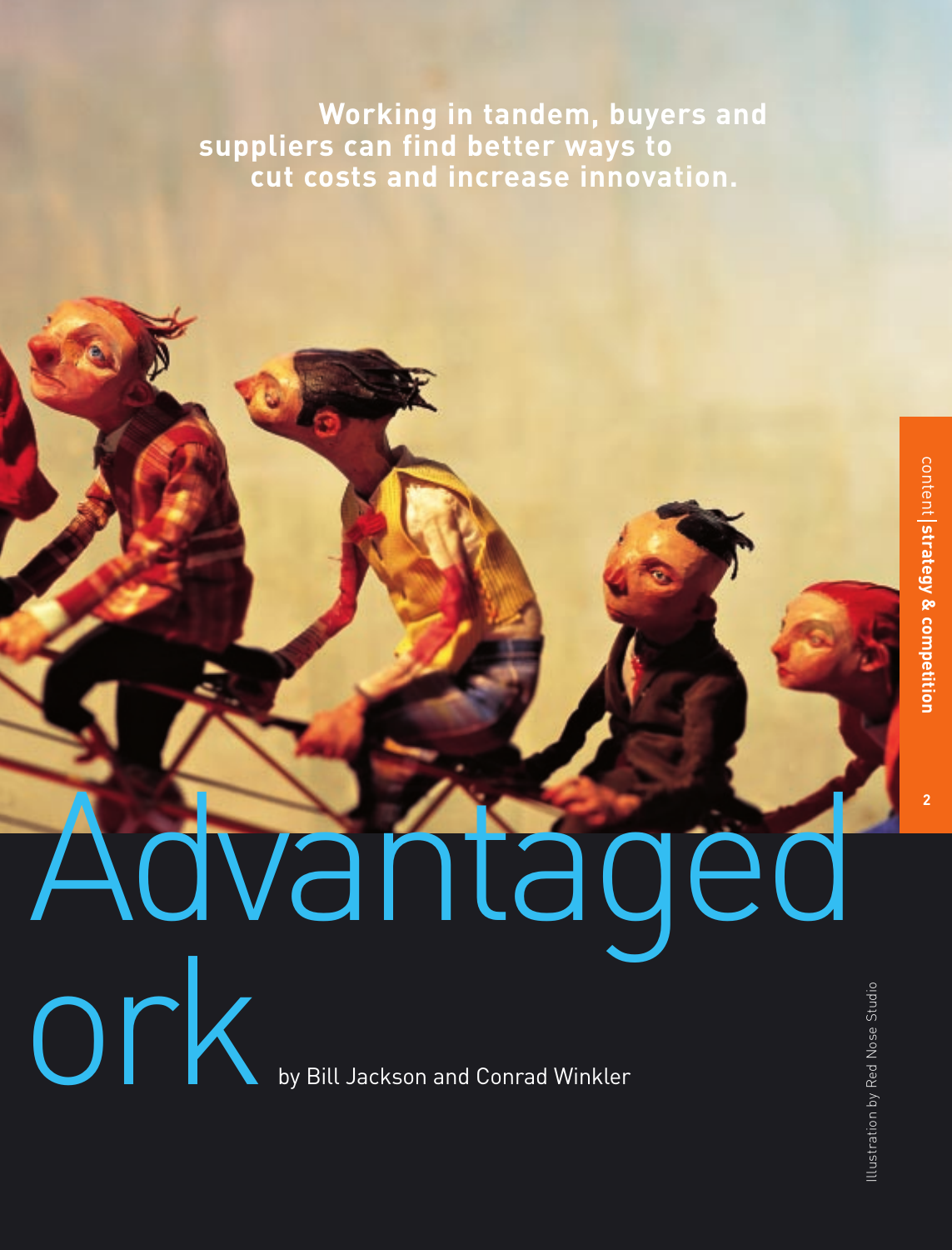#### **Bill Jackson**

(jackson\_bill@bah.com) is a vice president with Booz Allen Hamilton in Chicago. He works on major organizational change programs, including restructurings, post-merger integrations, and growth, for a variety of industrial clients, especially in the global automotive industry.

#### **Conrad Winkler**

(winkler\_conrad@bah.com) is a principal with Booz Allen Hamilton in Chicago. He advises companies across industries on supply chain management improvement and manufacturing strategies, with a focus on the automotive and aerospace sectors.

The authors thank Brian Long, formerly of Booz Allen Hamilton and currently director of supply chain management for International Truck and Engine Corporation, for his contribution to this article.

To satisfy shareholder expectations for ever-

improving returns on capital and to meet customer demands for lower prices, there's nary a company on earth that isn't on a crusade to control costs, especially in the supply chain. For manufacturers, that means doing whatever it takes, year in and year out, to keep a lid on the prices of raw materials and component parts purchased from suppliers. In the automotive industry, purchasing departments, which control 60 to 80 percent of the bill for parts and materials, are under the gun to strive for 4 to 6 percent annual reductions in these costs.

Facing such pressure, the paramount objective of the purchasing department of a typical original equipment manufacturer (OEM) is to negotiate a price that is lower than the market-based benchmark for that commodity or part. This causes buyers to solicit bids from their suppliers for every new program, and then award the contract to the supplier — new or existing — that agrees to deliver the right part with the right specs at the lowest price.

To be sure, bidding out every program and aggressively negotiating prices drives down manufacturing costs. Furthermore, the bidding process forces inefficient suppliers to understand why they lose bids and to make changes — or risk going out of business. This system also naturally imposes some pressure on producers to improve process technologies, to implement lean manufacturing, and to make more parts in countries where production costs are low. But in the end, purchasing executives of large companies with whom we have worked concede that the prices they're paying for parts and materials still are not as low as they'd like, and they still are not satisfied with other costs throughout their supply chains. And most don't believe that supply chain management, as currently prosecuted, is a source of competitive advantage.

We believe executives struggle, in part, because when they concentrate on "piece part" prices, they overlook the millions of dollars in potential costs generated by the constant one-upmanship inherent in the traditional bidding process — the rounds of post-auction engineering changes that drive low prices back up, supplier bankruptcies, late deliveries, and other fallout associated with a management process that encourages supplier turnover. Moreover, because buyers and suppliers are so intent on getting the price right, they don't examine or sufficiently communicate with each other about such other significant sourcing and production variables as design, faster time to market, quality, and innovation, which are all crucial to supply-based competitiveness.

There is a better way, and we've seen it work.

A few companies — often market leaders in their industries — have moved away from single-transaction interactions with suppliers. These leading corporate buyers have built what we call an *advantaged supply network*. An advantaged supply network does not have pricing self-interest as the only basis for the buyer– supplier relationship; rather, it aims for participants in the network jointly to create competitive advantage from diverse sources — for themselves and for others. Buyers strive to work closely with suppliers to attack inefficiencies and waste in the supply chain, to coordinate their business strategies, and to manage resources together for competitive advantage. Efficiency and innovation in manufacturing are gained through such cooperative buyer–supplier strategies as collaborative product and process planning, integrated engineering and design, and other forms of cooperation that lower total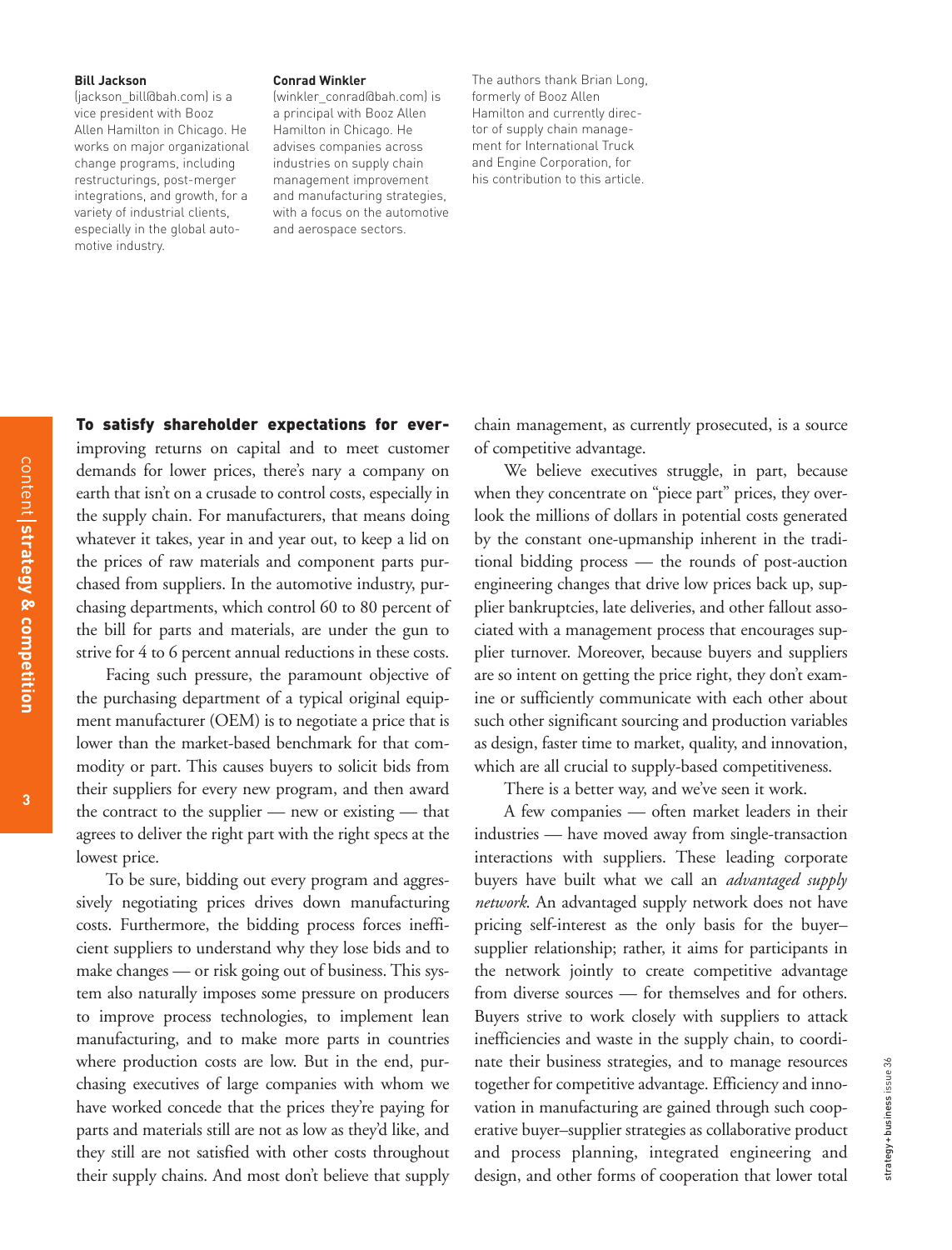#### **We have seen companies achieve upward of 20 percent net savings in the first two to three years after restructuring.**

costs, decrease time to market, and improve the quality of the entire supply base's output.

Whereas the price-driven transactional management model encourages transient relationships between buyers and suppliers, the advantaged supply network creates incentives for buyers to build deeper and longerlasting relationships with suppliers, so that both sides can more effectively pursue, over time, many opportunities to bolster economic stability and competitive advantage. The network also encourages players to look for and eliminate waste.

Of course, an advantaged supply network doesn't develop overnight. Generally, companies have to restructure their existing supply base, which usually results in fewer but more capable supplier partners. And it can take time for some of the benefits of the network to show, even after a restructuring is complete. The results, however, are impressive. We have seen companies achieve upward of 20 percent net savings in the first two to three years after restructuring to create an advantaged supply network.

The competitive barriers the network develops are also formidable. Toyota created an advantaged supply network that has given it a significant edge in per-vehicle cost of production over U.S. rivals, half of which comes from reduced material, labor, and warranty costs. Because of its approach, Toyota has detailed knowledge of the costs of its suppliers' technology and manufacturing processes, and a significantly more flexible global manufacturing system. Just as important, Toyota's excellent record of new product launches and high product quality have given it the ability to charge higher prices for its cars, an advantage that will take a long time for its competitors in the mass-market automotive sectors to

match. Interestingly, Toyota does not always get the lowest piece part price.

Often, when companies talk about extended enterprise networks, whether in the supplier realm or in other collaborations, building trust among partners is the central issue. But the advantaged supply network is not a management model built on trust for trust's sake. This model pushes business partners both to collaborate with each other and to compete with others: to be the best at what they do, to accept that being the best is a moving target, and to work hard at managing trade-offs and making compromises.

The highest-functioning advantaged supply networks don't just help create leaner businesses; they make stronger competitors that deliver better products. Several years ago, Frito-Lay, the snack food division of Pepsi and the largest supplier of potato chips in the world, canvassed its potato suppliers to identify those farmers willing to concentrate on cultivating a very limited number of potato varieties used to produce the most appealing potato chip for the consumer. Frito-Lay then extended long-term contracts to these farmers, which made it easier for the farmers to get financing and for Frito-Lay to achieve more efficient, profitable economies of scale in other areas of the value chain. Frito-Lay's preferred potato supplier network has helped the company achieve a 59 percent market share in the salty snacks business, and some of the highest operating margins in the industry.

In aerospace, Boeing has recently started sharing its technology plans with its top suppliers in joint forums so that the suppliers can focus their R&D in technology areas favored by Boeing, their biggest customer. The aircraft giant also is adopting new ways to engage key sup-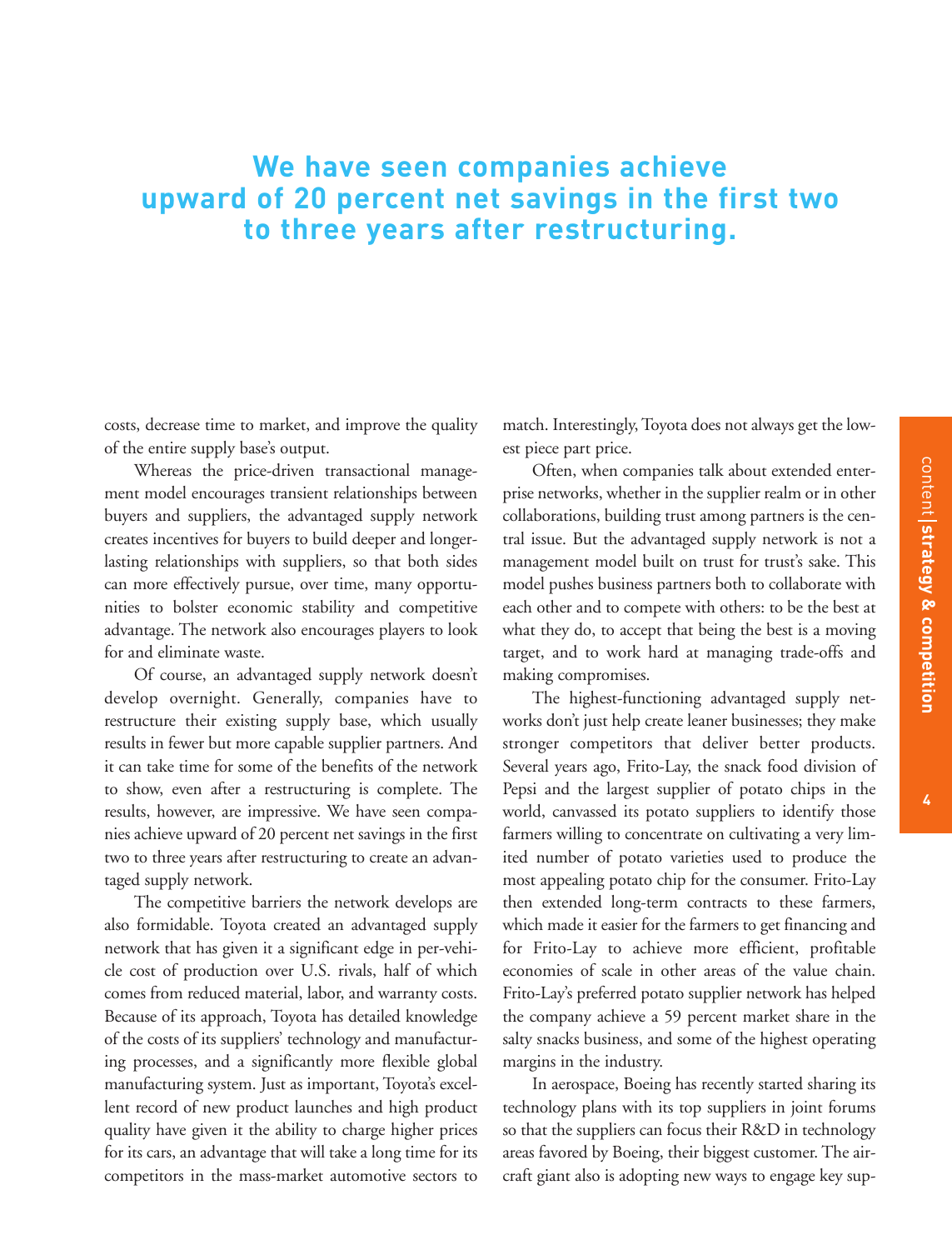#### Exhibit 1: **The Unintended Consequences of Typical Purchasing Processes**

| <b>Action</b>                                                            | <b>Consequences</b>                                                                                                                                                                                                                  |
|--------------------------------------------------------------------------|--------------------------------------------------------------------------------------------------------------------------------------------------------------------------------------------------------------------------------------|
| Seeking competitive bidding to achieve the lowest cost                   | • Market prices are lower but total costs are still too high<br>• Opportunities to reduce cost or increase revenue scale,<br>technology, or innovation are lost                                                                      |
| Building the supply base program by program                              | • Suppliers don't benefit from standardization or innovation<br>across programs<br>• Junior engineers tend to manage relationships, reducing<br>chances to act strategically<br>· Suppliers' plants lack scale and are underutilized |
| Pressuring suppliers to reduce prices                                    | • Suppliers fight back with engineering changes that drive<br>prices up again<br>• Purchasing departments are bloated in order to manage<br>all the negotiations                                                                     |
| Discouraging early engineering contact because it<br>reduces competition | . When the customer's engineers design without supplier<br>input, more quality and launch problems arise later;<br>innovation declines                                                                                               |

**Source:** Booz Allen Hamilton

pliers earlier in the development process by first narrowing the field quickly to, say, two suppliers. Then, Boeing works with each supplier separately to protect the supplier's proprietary data and get their best ideas on the table while the contract is still open. This also reduces the risk for everyone of missing cost and schedule targets. With this initiative, Boeing has made the shift from price-only competition to competition involving technology, total cost, and ultimately better performance for the end customer.

No matter what the product or industry, the logic of the advantaged supply network is premised on a powerful idea: With a more capable, efficient, and stable supply base, companies can not only lower costs but create better products, and achieve the right cost structure to grow market share and profits.

#### **Transaction Mind-Set**

If companies were to challenge the transactional supplier management model and closely examine typical purchasing department processes, we think they would see the many unintended consequences of the current model that hurt their businesses. For example, when contracts require year-over-year price reductions, or when purchasing departments must aggressively press for lower prices to meet their annual savings targets, it's not surprising that suppliers push back. (See Exhibit 1.)

Another criticism: It doesn't take long for a supply base that has been built program by program to become overgrown, which affects the company in a variety of ways. For example, when a supplier is one among too many, it's impossible for that supplier to look broadly at its customer's engineering capabilities, program management, plants, and numerous parts categories to rationalize and improve part design.

Relentless demands by suppliers for engineering changes and price renegotiations also absorb a huge amount of their and the customer's management, engineering, and purchasing resources. This creates counterproductive tension. Suppliers hide profits and work hard to drive up margins, instead of putting their energy into delivering world-class service for their customers. Customers, on the other hand, may feel exploited by aggressive suppliers, which can lead them to impose outrageous demands (e.g., across-the-board purchase order price reductions after all negotiations are complete, or last-minute part changes that require large capital expenditures). Customers frequently threaten to take away their programs if suppliers don't comply. As the customer's workload expands, the number of its purchasing managers swells, too. As a result, suppliers have little or no opportunity to interact with their customer's senior management — and have no chance of developing a more strategic relationship with that customer.

There's another major problem in a business environment that encourages companies to look out only for their own interests: disincentives to innovate. For example, suppliers frequently don't get paid for investments made to generate product and process innovations. Consider the supplier that creates a new design for a spe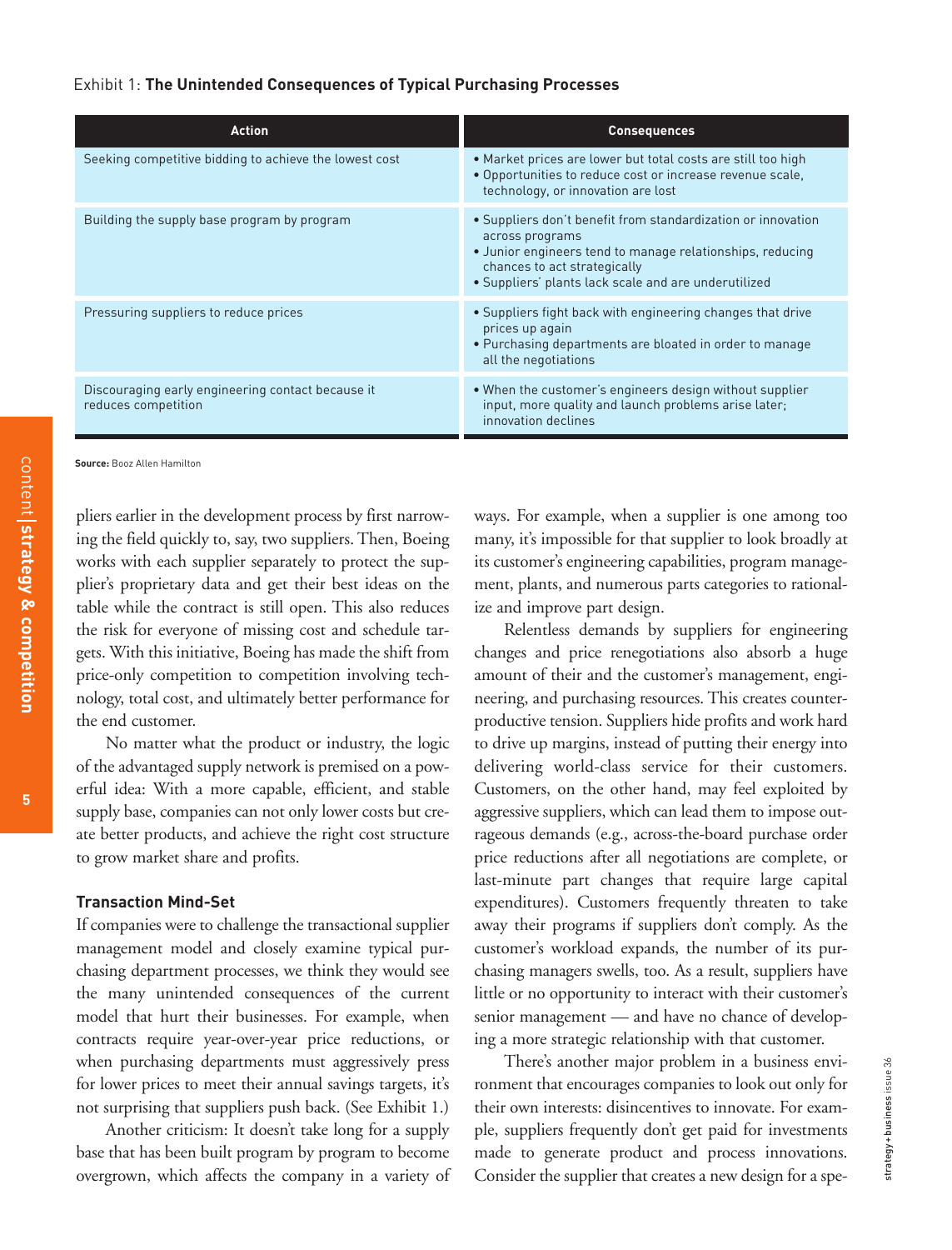cialized application. An OEM may like a supplier's design, but if it feels the supplier's price is too high, the OEM may take the innovation, apply it to its own part design, and then solicit competitive bids for the part's production. In doing so, the OEM is in effect taking the concept and the knowledge from its supplier's product and transferring the value to other suppliers without paying for the innovation. Although in many cases patents or other agreements protect suppliers from such practices, some innovations are quite subtle. A legal environment that protects all ideas is cumbersome, and suing your customer over intellectual property infringements is hardly an appealing business practice.

#### **A Different Dynamic**

The advantaged supply network strategy creates a very different — and we believe more productive — dynamic between the buyer and suppliers. For example, buyers expect their suppliers to earn fair margins for their technologies and to meet best-in-world cost targets.

When buyers and suppliers cooperate — by sharing information about their respective businesses, investing in superior technology to achieve joint business objectives, and learning together about opportunities to improve processes and eliminate inefficiency and waste — they can achieve business benefits that just can't happen in a transactional model. But making a network function for maximum impact takes a lot of effort. If anything, performance standards are tougher than before. For instance, meeting cost reduction goals is harder for the managers who handle sourcing and procurement because they can't justify their contributions to cost reduction just by negotiating the lowest piece part price; these managers need to be well versed in

product-performance trade-offs and costs before the bidding begins. They must also be proactive in finding ways to help the supplier be better at what it does. And they need to create systems to find the next best practices, sometimes looking outside their current supplier base.

Achieving shared economic advantage is a gamechanging model, and the executives and managers involved in designing the network have to be skillful in maintaining some competitive tension with suppliers while getting the right level of buyer–supplier management integration. In the advantaged supply network, buyers and suppliers must understand their specific roles and responsibilities in making the network effective for each member. The buyer that helps its supplier improve its cost structure is more likely, in the long run, to also benefit from the supplier's economic edge.

A fully developed advantaged supply network tries to account for all elements that influence manufacturing costs, such as plant scale, process technology, location, logistics, wages, and capacity utilization. If "designing a part for manufacturability" is the goal (i.e., faster, easier, less-expensive production), having the right supplier in place to get involved early in the design process is the key to success. (See Exhibit 2.)

From the supplier's perspective, greater integration in the buyer's design process lowers the risks every supplier bears when bidding for a part. Just as important, design integration allows the buyer and its suppliers to work together to achieve the competitive imperatives of shortening time to market and reducing development costs.

The size of a supplier network will vary widely, depending on the individual company and the demands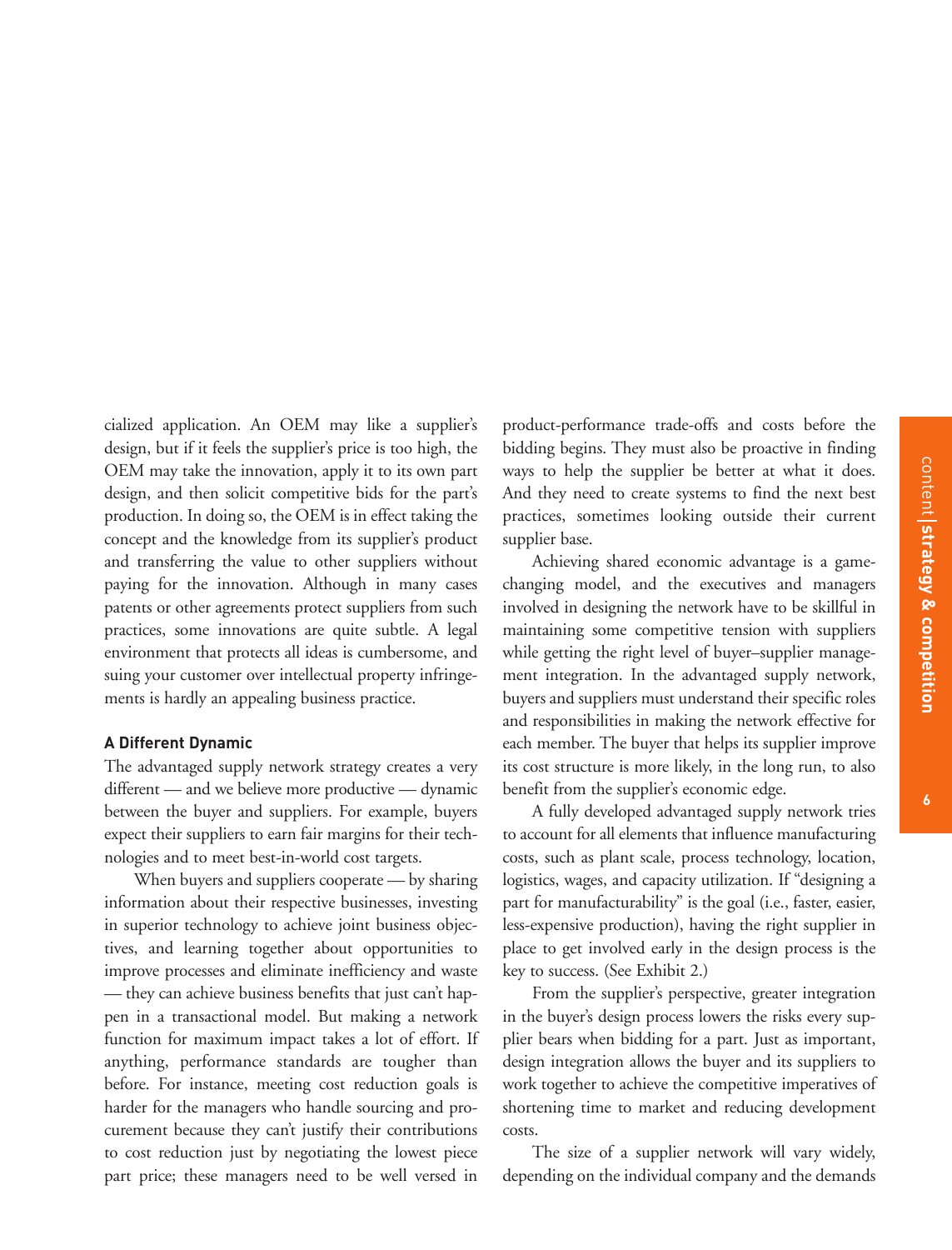of its industry. Toyota's advantaged supply network has about 300 preferred suppliers. Frito-Lay's supplier network for potato chip production has fewer than 100, down from several hundred suppliers it used before its restructuring. Other networks might have fewer than 10 suppliers. The guiding principle is to maintain close relationships with a manageable number of key suppliers so the customer can benefit from a supplier's more efficient leverage of its process capabilities. For example, one of our clients consolidated its supply base and then developed a process technology with one of its suppliers.

Although it is true that a competitor can eventually copy any or all of the elements of a best-practice manufacturing model, the supplier with a "focused factory" (a factory that makes certain specialized parts as opposed to standard parts, and that has invested in process technology aligned with its focus) has an advantage that is difficult to replicate quickly. But to achieve this position, suppliers often need their customers' help. A supplier that picks up business one supply program at a time can only invest piecemeal in process technology, and therefore may never achieve competitive scale. Nor is it likely to be capable of building a plant in Michigan, China, or Mexico that can operate at the right scale, sustain high-capacity utilization, and have the best process technology for the particular type of plant.

Moving to an advantaged supply network also eliminates most of the cost of switching suppliers — and reduces the risks of regularly having to enter new relationships with unknown players. Who knows how often a buyer ends up with a supplier that won the contract by "buying" the business with the lowest bid, but didn't have the resources to fulfill the contract? These days, companies don't have the extra engineering resources to rescue such under-resourced suppliers; and most have trouble just supporting their own processes.

A supplier that is part of an advantaged supply network may try to co-locate design engineers with its customer's engineers, and use factories that are near its assembly plants for producing parts that are expensive to ship. Co-locating engineers becomes even more important when the strategy is to move production of certain parts to lower-cost countries.

#### **The Fasteners' Tale**

As an illustration of the impact of going from the transactional price-based model to an advantaged supply network, consider this true — and typical — tale of

| <b>Critical Element</b>              | <b>Source of Advantage</b>                                                                                                                  |
|--------------------------------------|---------------------------------------------------------------------------------------------------------------------------------------------|
| <b>Product Design and Innovation</b> | Closer engineering integration between supplier and buyer<br>is encouraged; there are fewer suppliers and they have<br>better capabilities. |
| Process Technology                   | Plants with focused process technologies are in a position<br>to invest for the long term.                                                  |
| <b>Manufacturing Scale</b>           | Higher volumes from key customers enable suppliers to<br>achieve production scale.                                                          |
| <b>Manufacturing Utilization</b>     | Capacity utilization is higher because of steady and<br>stable demand.                                                                      |
| <b>Manufacturing Factor Costs</b>    | It is easier to execute strategies to create competitive<br>advantage from plant locations (e.g., low-cost countries).                      |
| Design for Manufacturability         | Earlier supplier selection increases interaction to create<br>designs that are faster, easier, and less expensive to produce.               |
| Manufacturing Overhead               | Plants tailored to customer requirements have lower<br>manufacturing overhead.                                                              |
| Lean Flow                            | Combined efforts of a capable supplier and a committed<br>customer drive down production and logistics costs.                               |
| <b>Transaction Costs</b>             | Fewer transactions with fewer suppliers and more common<br>terms of contracts significantly reduce costs.                                   |

Exhibit 2: **Benefits of an Advantaged Supply Network**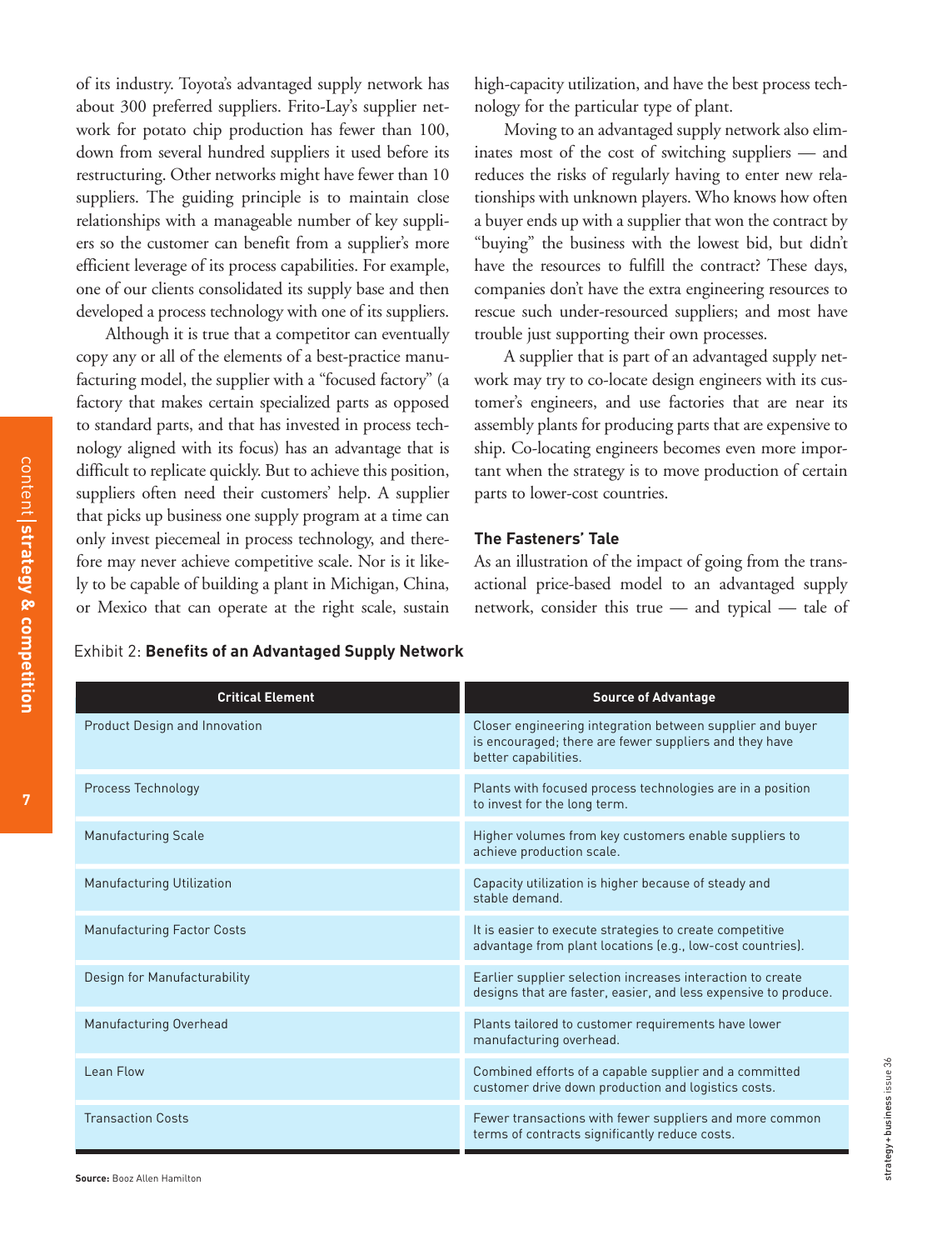a company from our own experience in supply base management.

By bidding out every program in an effort to continually shave its supply costs, one multinational automaker found itself burdened with 130 fastener suppliers for its 21 plants in North America. Multiple suppliers were producing nearly the same fasteners. Machinery was underutilized and economies of scale were diminished. Scale advantages were also reduced in the purchase of raw materials. For instance, all the suppliers bought steel in costly separate purchases, instead of buying in bulk at a lower price.

Management inefficiencies were widespread. Hundreds of managers were working the "interface" between the auto company and its suppliers, but none of them had the time, inclination, or familiarity with one another to think about anything other than their immediate problems. The buyer's purchasing managers had toured only three of the 130 plants in its supply base. When there was a quality flaw in a fastener, the suppliers' engineers felt compelled to explain why it wasn't their fault, instead of, for example, considering how the product might be redesigned to use fewer fasteners and thus reduce the opportunity for flaws.

Even if they had wanted to try, suppliers didn't have enough information to identify design improvements for parts, or opportunities to lower costs through part standardization. The buyer's engineers didn't work with the suppliers' engineers to resolve these problems, because they were too busy designing the next fastener. The buyer and suppliers never talked about investments for the future. With so many suppliers to deal with, it was impossible for the buyer to learn about an individual supplier's capabilities, much less think about the supplier's vision. Moreover, since none of its suppliers had plants in countries with lower manufacturing costs, the company launched a separate offshore manufacturing initiative, which further complicated relationships with suppliers.

Frustrated by the cumulative effects of rising costs, inefficient management, and missed opportunity, the auto company decided it had to do a thorough restructuring of its supply base. Often it is the savings from restructuring a bloated supply base that pave the way for a company to transition to an advantaged supply network. Starting with a clean sheet of paper, the automaker's top management imagined an entirely new structure and composition for its supply base. They asked basic questions: What would the ideal set of suppliers look like if we started over today? How many plants do we need? What should their size be? Where should plants be located? What should different plants be producing? What type of equipment should we have to produce which parts? Where is the waste, and how can we reduce it? How do we keep innovation and competition strong?

Once it had a clear vision for the network it wanted, the automaker approached a set of suppliers it thought had visionary management, strong financial health, manufacturing facilities close to the ideal, and a willingness to invest in the network. As it turned out, self-selection was also important to the process; not all suppliers invited to join the network signed on. In the end, the automaker's vision of a new supply base reduced its fastener suppliers from 130 to just five.

Each of the suppliers in the new network had a focus for its operations, but each also had capabilities that overlapped with those of the four other suppliers. Having suppliers with overlapping capabilities promotes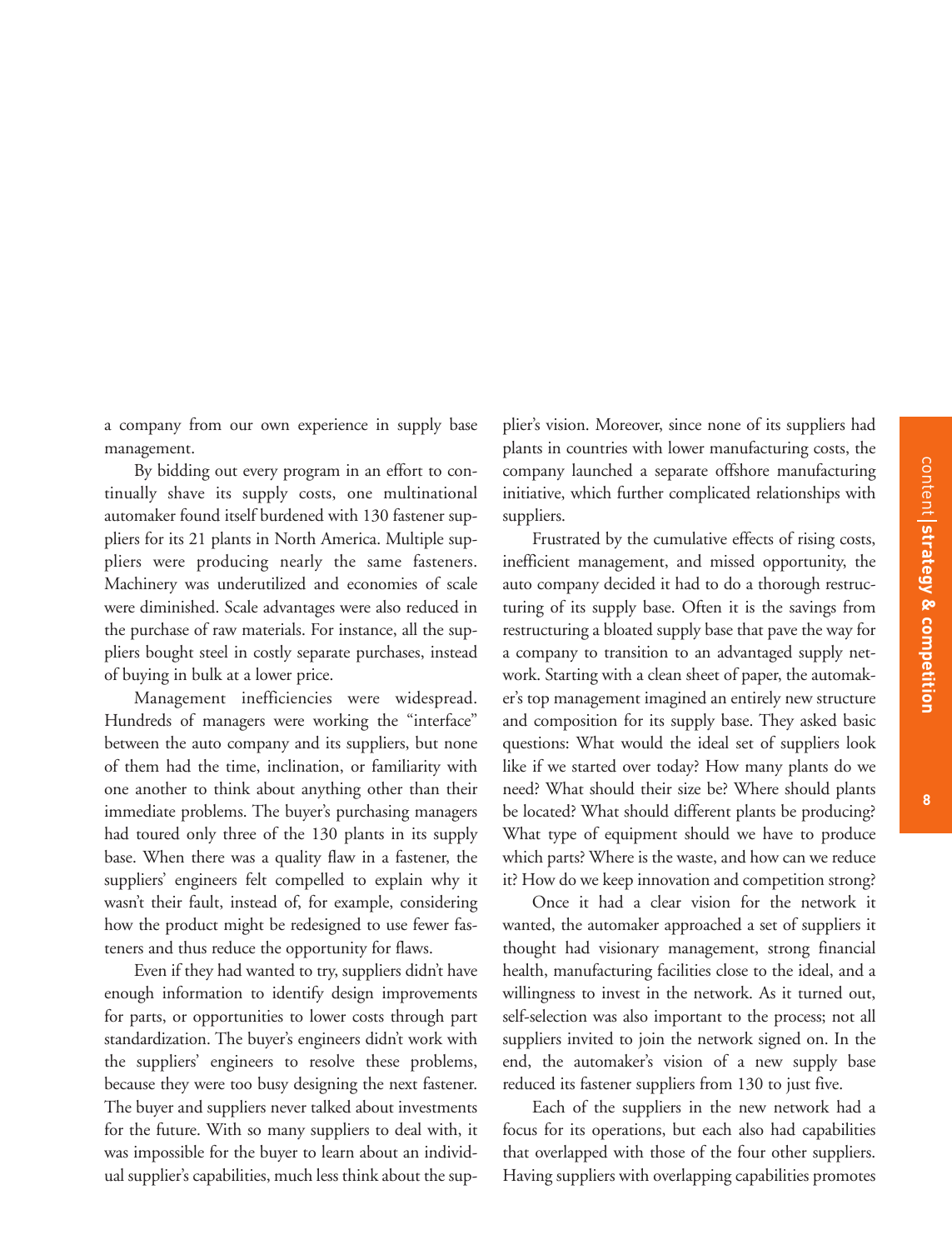healthy internal network competition, while suppliers still can sharpen their skills in specific areas. In the perfect network, each supplier has enough latitude to build the capabilities to achieve competitive advantage, while serving the customer that has committed to planning for and sharing economic benefits. Additionally, overlap ensured there was backup manufacturing in case one of the suppliers failed.

Once the suppliers were in place and the network began to operate under new principles of management, positive effects quickly became evident. Interactions among managers became more strategic. People began looking at reducing costs in the total supply system. Engineers and managers from the company finally met with their counterparts from the suppliers now that they had a supply base of an appropriate size.

No matter what the number of suppliers, the benefit of trust in an advantaged supply network comes from better communication and smarter interaction among the participants. For example, when the automaker restructured its supply base, it committed to provide the five suppliers joining its network with a volume of business sufficient to make it worthwhile for the suppliers to participate. In turn, suppliers committed to reducing prices over time.

The buyer plays a central management role in making the network effective. It takes the lead in building the network. Further, since the buyer must know bestin-class practices, it must put in place mechanisms to understand, measure, and drive suppliers' continuous improvement. When appropriate, the buyer must be able to convince suppliers to invest in new equipment, build new plants, hire new personnel, or move manufacturing to low-cost countries. The buyer also needs to be proactive in balancing the interests of all network participants so that the needs of different suppliers are addressed. As a network grows stronger, the buyer should take the initiative to help suppliers find the root causes of problems — and to help solve them using the buyer's resources. Finally, even though a buyer may commit to buying a certain volume of product from its network suppliers, it also has to make sure suppliers don't become complacent. It's easy for a supplier expecting multiyear guaranteed volume to ignore a customer's changing requirements.

#### **Guidelines for Success**

Our experience in helping a number of large manufacturers restructure their overgrown supply chains suggests several questions a company can ask to determine if it is on the path to building an advantaged supply network. (See "Eight Benchmarks in Building an Advantaged Supply Network," page 10.) There are also nine critical management principles buyers should follow, which underlie the success of an advantaged supply network:

**1. Have a clear supply network strategy, and ensure everyone supports it.** Companies will almost reflexively revert to arm's-length bidding schemes if all internal managers don't agree to, and live by, the new strategy. That means not only managers in purchasing, engineering, and manufacturing, but also those in other business functions, such as sales and marketing. There must be consistency in applying new management principles. A supplier that receives the same key messages from all its customer's managers is more likely to make the longterm investments the network needs to succeed.

**2. Commit to building an innovative supply base.** Building an advantaged supply network makes it possi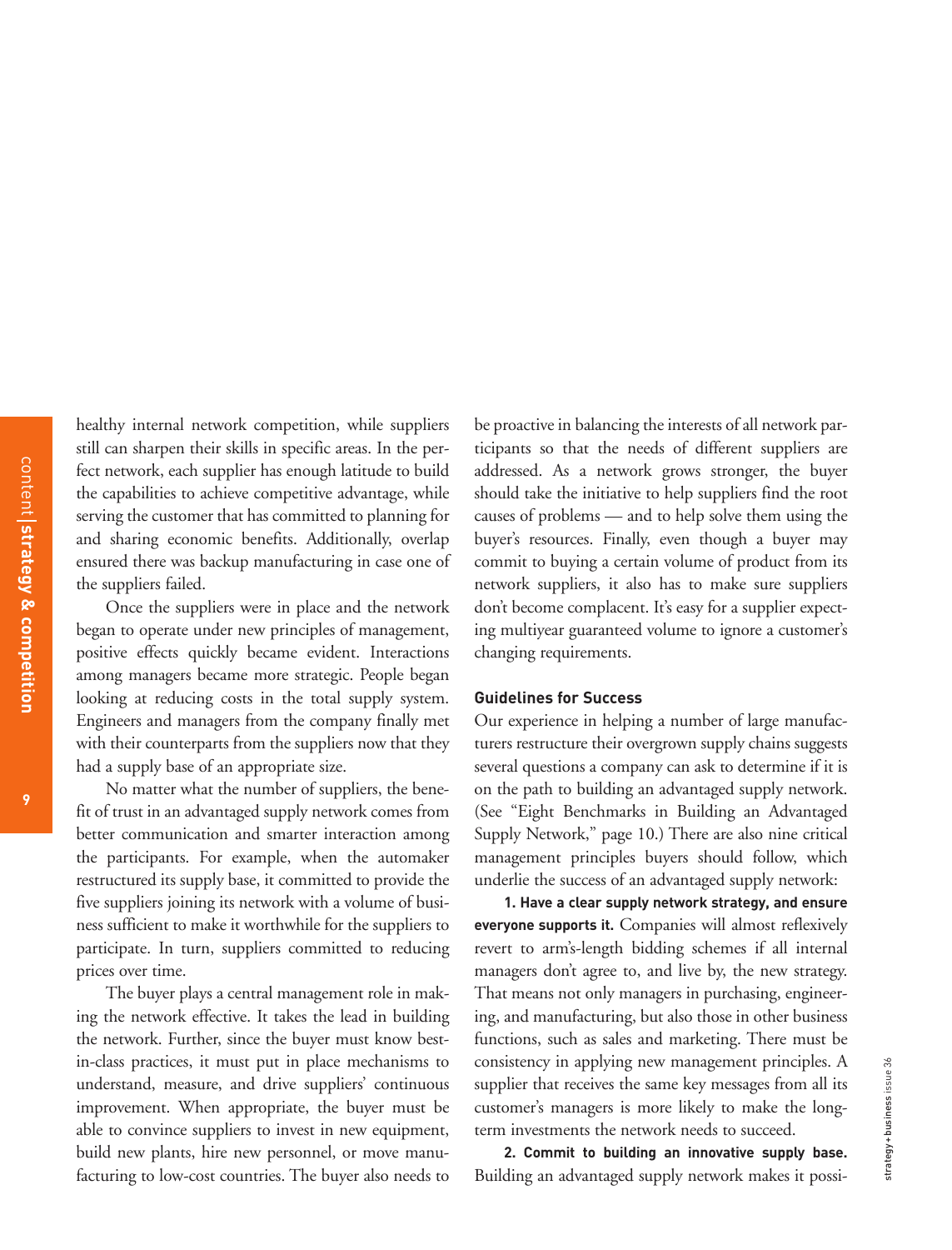ble to introduce innovations that are two to three years ahead of the competition. With cost models and an information database of best practices available, knowledgeable people at the buyer can determine the costs for a specific best practice in manufacturing a part or component. However, the buyer must also know well the industry standards and technologies for the parts they procure.

**3. Choose carefully, then guide suppliers.** Not every supplier has the right attitude or aptitude to be a bestin-class company. Over time, a supplier can become one, but only if it has the underlying desire and market position. If a supplier is selected and accepts the invitation to be a part of the network, the buyer and the supplier need to work in tandem to improve operating costs. That is what creates value that exceeds what a oneoff pricing relationship can accomplish.

**4. Create the right supplier structure.** There is no "correct" number of suppliers in an advantaged supply network. But a buyer needs to know what the sufficient number of the right type of suppliers should be to achieve the desired performance in cost, quality, and productivity for the whole network. Having too many suppliers will undermine efforts to create the scale necessary to make substantial improvements in a supplier's economics or influence its management behavior. Having too few suppliers is equally problematic. We recommend selecting at least two overlapping suppliers per category to ensure internal competition, making sure that each supplier has distinct roles as well. Having suppliers able to stand in for one another adds financial stability and reduces the risk of supplier shutdowns.

**5. Develop a new purchasing paradigm.** Shifting from a "negotiating" paradigm to a "creating best practices" paradigm requires the buyer to gather knowledge of costs (not just price) from suppliers worldwide. Even pricing models are not enough, since they do not reflect the true costs of operations. A buyer in an advantaged supply network has the ability to give a supplier a price objective for a program knowing that it is world-class and feeling confident that the supplier will get a good return on capital. Purchasing organizations accustomed to beating up suppliers over price, and interacting only

#### **Eight Benchmarks in Building an Advantaged Supply Network**

- Do your suppliers have lower operating costs than yours, and do you get low prices from suppliers? **1**
- Do your suppliers provide you with product or process innovations? **2**
- Do your suppliers have products and processes of the best quality? **3**
- Do your suppliers reduce your costs and risk in product launches? **4**
- Are your suppliers financially healthy? **5**
- Do you formulate unique plans for each supplier to help you build competitive advantage? **6**
- Does your supplier base enable you to take advantage of strategic opportunities to manufacture globally? **7**
- Do you make appropriate investments to reduce operating cost, improve quality, and drive innovation? **8**

with their suppliers' junior staff, must change their behavior dramatically when they have to collaborate on setting strategy with a supplier's senior managers.

**6. Determine the pace of the transition.** Transitions occur when a buyer replaces one or more existing suppliers or brings on new suppliers. The transition from one supplier to another can be made quickly if the new supplier (or suppliers) can cost-effectively retool and has capacity available, or if there is a second tier of reliable suppliers to cover for the one that is leaving.

But moving too fast in a supplier transition can be risky. Financial and time costs, such as getting approvals for new suppliers or the retooling of machinery, can be substantial. Sometimes it makes sense to keep a program with the current supplier, especially if it is about to expire, or if the production volume is low and the transition costs are expected to be high. A new supplier may require a longer transition period to install appropriate equipment for a focused factory, and to develop the skills to meet the customer's needs. In some cases, one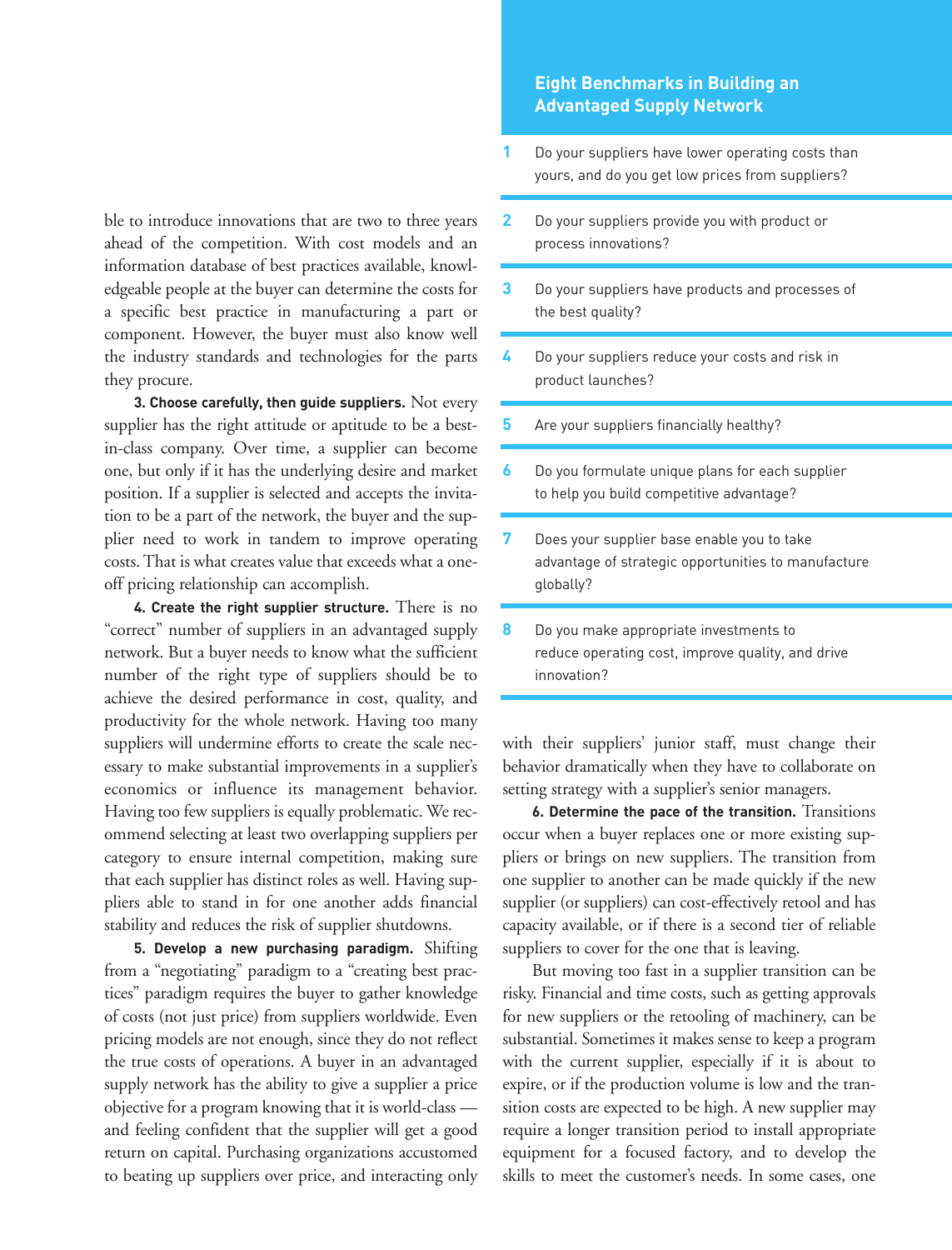#### **Sharing information about R&D spending encourages suppliers to invest in a customer's future needs.**

supplier may merge with another during a supply base restructuring so it is easier to build focused plants.

**7. Be open to sharing information and knowledge.** Over time, suppliers will share sensitive strategic data and create processes to transmit this data on a timely basis. This is where trust is essential. When problems occur (and they will), they must be handled quickly at the appropriate executive level.

When suppliers and customers share information about their R&D expenditures, it encourages the supplier to invest in a customer's future needs. This is especially critical in the process technology arena, where suppliers have knowledge about new processes, but really need more information (and sometimes assurances from the customer) to make an investment in a new technology. Even sensitive information, such as volume forecasts, is easier to share with suppliers in a network. For the supplier, such forecasts may enable reduced capital investments and improved capacity utilization. As important as trust is, of course, neither party should ever be lax about protecting its own economic interests.

**8. Expect managerial change in the buyer and suppliers.** Different managerial capabilities are needed in an advantaged supply network. The most successful purchasing manager in an advantaged supply network is someone who has the interpersonal skills to be a strong relationship manager and the ability to drive down costs. Overall change will happen if senior management commitment exists, but it is also important to reconfigure the purchasing organization as part of a large change management program. Opportunities to make meaningful changes will differ by commodities and components. Focusing on one area at a time also can make the

transition easier. Often, when managing specific programs is no longer the only focus, a smaller purchasing department is required to manage the supply base for a particular group of commodities. Building and maintaining world-class pricing tables and cost models also requires new managerial skills and a thorough understanding of how costs change depending on such issues as the type of technology, location, scale, and so on.

Integrated design management means changing the way engineering works with key suppliers. One should expect increased interaction between the engineering groups at the two organizations and less interaction between the supplier and the customer's quality group. Buyers also need new approaches by which they can involve suppliers earlier in the design process, new skills for conducting joint design reviews, and a better sense of when to provide high-level functional specifications versus detailed designs.

**9. Maintain control of the supply network.** The network first serves the buyer of parts and materials. That means the buyer must be the most knowledgeable one in the network with regard to manufacturing economics in the industry, its customer relationships, and its future needs.

#### **Making Step Changes**

We have shown that creating an advantaged supply network involves far-reaching and difficult changes in organizational structures and systems, and a fundamental modification of the managerial mind-set. For many companies, such change may impose significant shortterm cost to achieve savings several years later. Sometimes the challenge seems so daunting, companies would rather stick with market pricing no matter what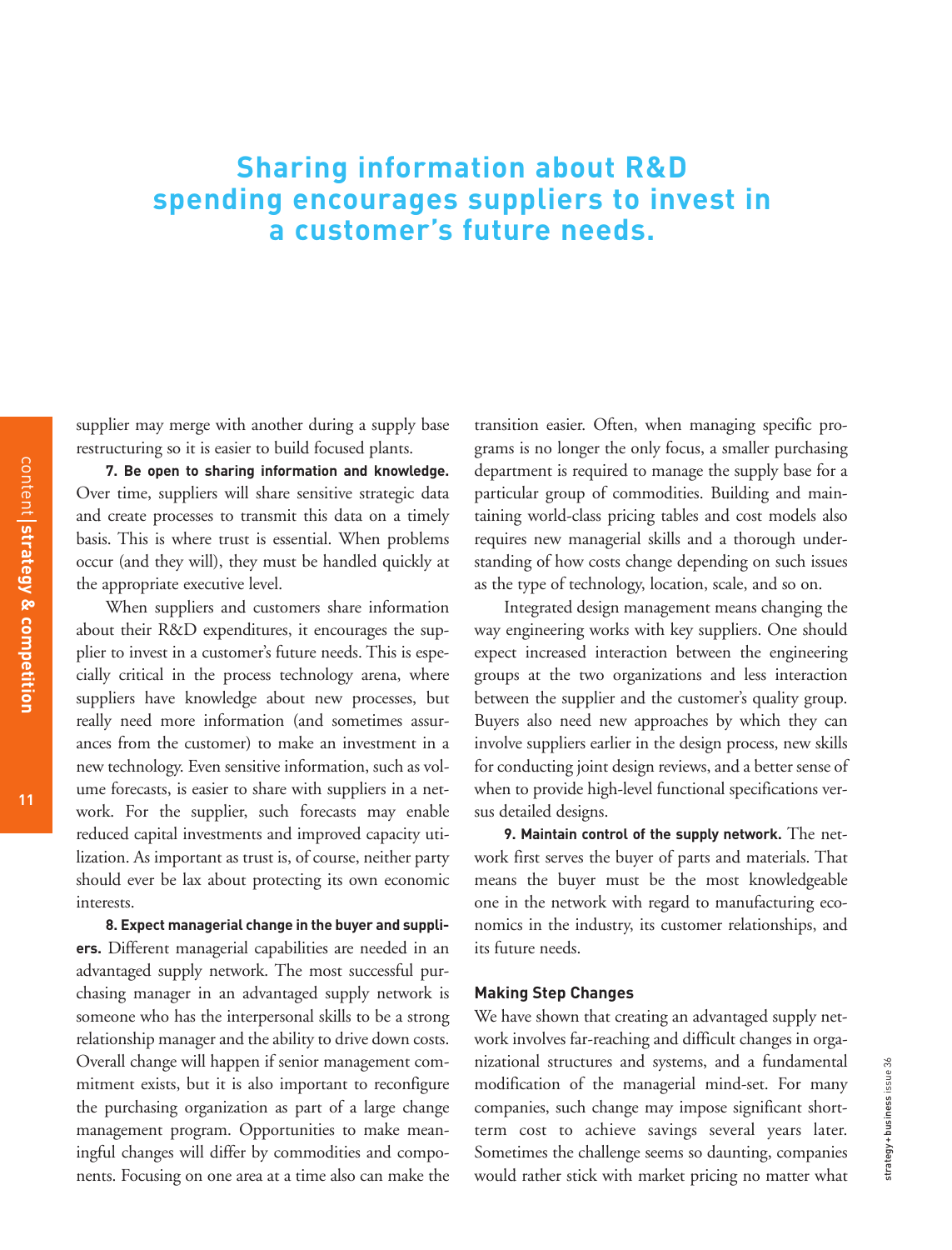**12**

the costs. We don't expect companies to impulsively change, but we do think that if the process is carefully handled, the immediate risks and costs of moving to an advantaged supply network can be mitigated, and good results can be achieved in the near term.

We know executives' concerns about meeting current financial commitments while they are trying to give up the transactional model. We frequently hear senior executives say, "If our company requires x percent savings this year to meet its financial requirements, I have to demand this money from my suppliers today, even if I know this method is not in the company's best interest long-term. Once a supplier knows I intend to drop it, how can I even get the savings I used to beat out of it? I know this is the direction I want to take the company, but I cannot change the way purchasing and engineering will act overnight."

These worries should not be taken lightly. But we have seen that taking the first steps to build a better supplier network can save substantial sums immediately. Purchasing managers who can demonstrate that a shift to an advantaged supply network will yield immediate and substantial cost savings (using numbers they can show to financial analysts and shareholders) have a better chance of justifying their strategy. Both sides also need to take a long view. Suppliers will be motivated to take on the challenge of being part of a network if they understand the magnitude and enduring economic advantages. Likewise, the buyer needs to believe that the long-term advantages are worth the near-term dislocation.

Transitioning one business unit, one commodity family, or one component at a time is feasible, and may be advisable. Making incremental changes rather than

changing everything at once is both much less difficult and more likely to succeed. But doing nothing is not acceptable.

As competition intensifies, we expect manufacturing companies that stick with the confrontational and transactional pricing model will find it harder and harder to squeeze out costs. Rather than worrying today about giving up a little margin to a supplier in the pricing of a specific part, we believe it is far more costeffective to develop deeper knowledge of suppliers' strengths and weaknesses — and help them to improve their business. Ultimately, the proof of our argument is in the outcome. The current bidding model has its merits, but it will not, in the long run, be as beneficial as the advantaged supply network model for managing price and driving innovation. +

Reprint No. 04304

#### **Resources**

Ranjay Gulati, Sarah Huffman, and Gary Neilson, "The Barista Principle — Starbucks and the Rise of Relational Capital, *s+b,* Third Quarter 2002; www.strategy-business.com/press/article/20534

Peter Heckmann, Dermot Shorten, and Harriet Engel, "Capturing the Value of Supply Chain Management," *s+b enews,* 06/26/03; www.strategy-business.com/press/enewsarticle/22165

Tim Laseter, Kamalini Ramdas, and Dorian Swerdlow, "The Supply Side of Design and Development," *s+b,* Summer 2003; www.strategy-business.com/press/article/21664

Tim Laseter and Keith Oliver, "When Will Supply Chain Management Grow Up?" *s+b,* Fall 2003; www.strategy-business.com/press/article/03304

Keith Oliver, Anne Chung, and Nick Samanich, "Beyond Utopia: The Realist's Guide to Internet-Enabled Supply Chain Management," *s+b,* Second Quarter 2001; www.strategy-business.com/press/article/17319